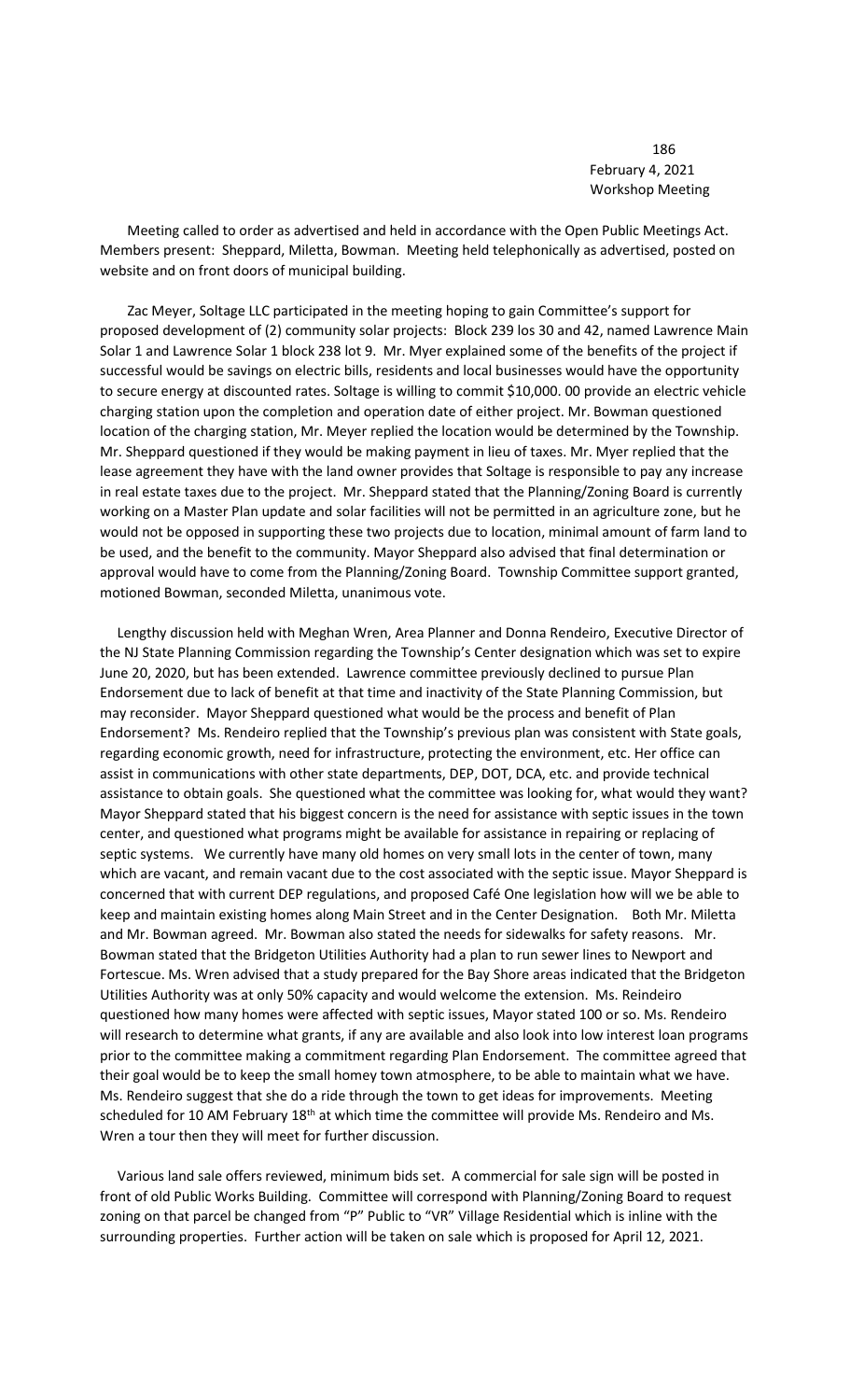**February 4, 2021** 187 Continued

 Resumes received for the CFO Position reviewed. references will be checked by committee and a date will be set for interviews.

 Committeeman Bowman advised that the Mayors in the County will be meeting with Freeholder Director Derella on Feb. 24<sup>th</sup> to discuss Animal Shelter issues, mainly the lack of transparency with current shelter, SJ Regional Animal Shelter. Information is being gathered to determine the feasibility of construction of a new shelter to be financed and operated by a county-wide interlocal services agreement. Mayor Sheppard stated that currently municipalities are being billed based on population, not use. Mr. Bowman will provide updates following the meeting.

 Brief discussion held regarding Historical Society/ Ag Museum project. Mayor Sheppard advised that construction was delayed due to doors and windows being backordered. Carpenters have been rehired and will begin construction around February 15<sup>th</sup>. Clerk instructed to contact Systems Electric to determine if quote for additional concrete/Phase 2, would be honored as its over 60 days old.

 Authorization to pay approved vouchers granted, motioned Bowman, seconded Miletta, unanimous vote.

 Floor opened for public comment. Receiving none, meeting adjourned at 10:00pm, motioned Miletta, seconded Bowman.

 $\frac{1}{\sqrt{2\pi}}$  , which is the contract of the contract of the contract of the contract of the contract of the contract of the contract of the contract of the contract of the contract of the contract of the contract of the

Ruth Dawson, Clerk

 February 8, 2021 Regular Meeting

 Regular monthly meeting of the Lawrence Township Committee called to order at 7:30 pm as advertised and held in accordance with the Open Public Meetings Act. Public invited to participate telephonically. Members present: Sheppard, Miletta, Bowman.

Following the Pledge of Allegiance, minutes of the January  $7<sup>th</sup>$  and  $11<sup>th</sup>$  meetings were approved motioned Bowman, seconded Miletta, unanimous vote. Reports for the month of January accepted motioned Miletta seconded Bowman, unanimous vote.

Certificate and Determination of Award, Bond Anticipation Note 2021-1 presented in accordance with the Local Bond Law., prepared by Mary Jane Lake, CFO. The Bond Anticipation Note was awarded and sold to Piper Sandler & Co. at the price of 798,410.55 at 1% per annum, accepted motioned Bowman, seconded Miletta, unanimous vote.

 Resolution 2021-18, 2020 Budget transfers approved, motioned Miletta, seconded Bowman, unanimous vote.

 Certified LOSAP List presented, a total of 37 volunteers qualified for benefits for the year 2020 at a total cost of \$20,000. List accepted motioned Bowman, seconded Sheppard unanimous vote, Resolution No 2021-19.

 Resolution 2021-20, Establishing Dog License fee for the year 2021 and extending the grace period to April 30<sup>th</sup> approved, motioned Miletta, seconded Sheppard, unanimous vote. Clerk advised that the Townships free rabies clinic will be held Saturday April 3rd.

 Resolution 2021-21, authorizing award of Non-Fair and Open Contract to Systems Electric in the amount of \$15,910.00 for concrete work, Phase 2, Historical Society Building motioned Miletta, seconded Bowman unanimous vote. A second proposal was received by QPA Millicent Davis for this project from Lindsey & Sons Construction, Philadelphia, in the amount of \$30,000.00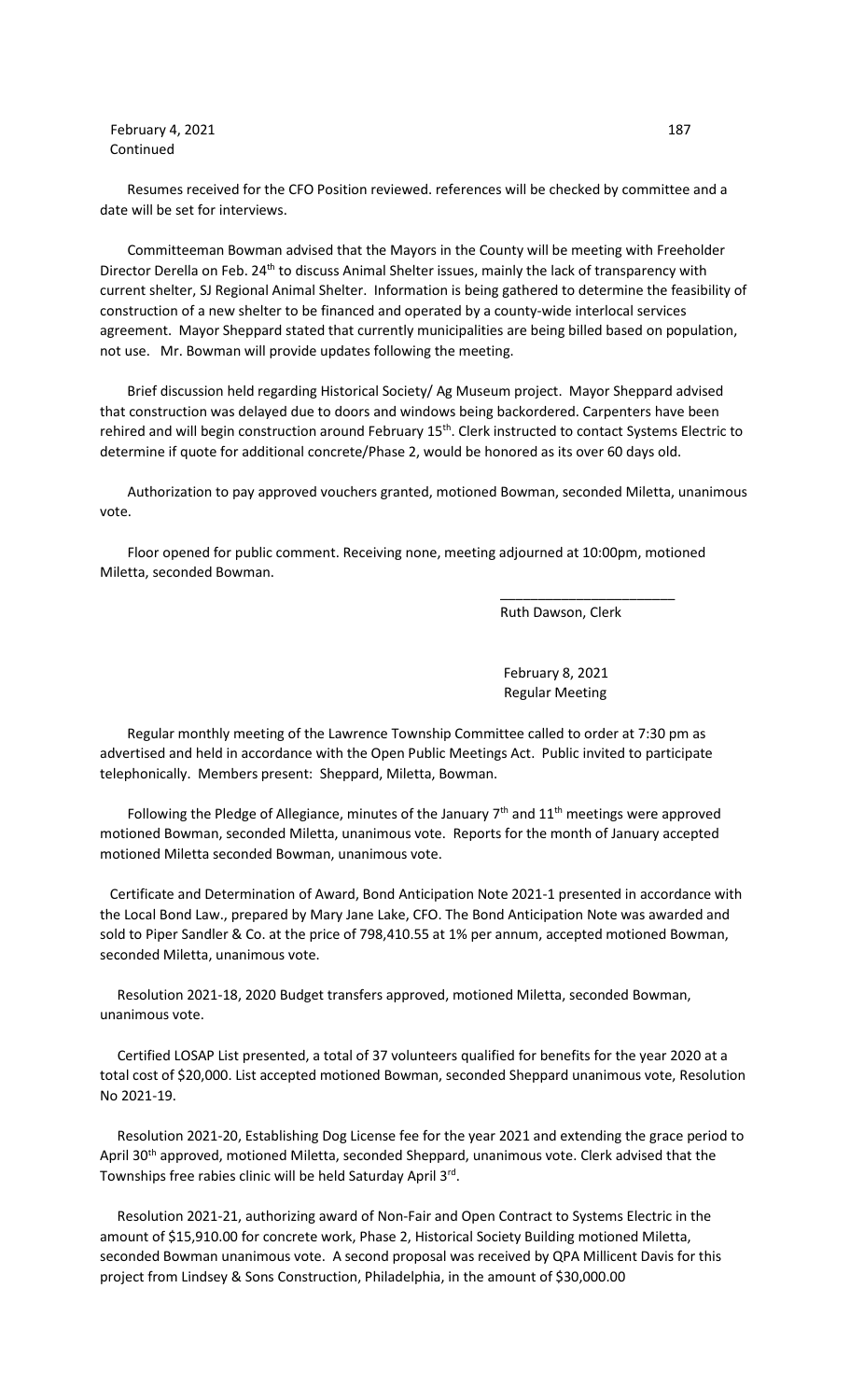## February 8, 2021 188 Continued

 Ordinance No. 2021-422, An Ordinance Providing for the Salaries and Wages for the Employees and Officers of the Township of Lawrence was approved as introduced, motioned Bowman, seconded Miletta, Unanimous vote. Further consideration for final adoption will take place following a public hearing at the regular meeting of March  $8<sup>th</sup>$ .

 Quotes received for service/maintenance and inspection of (2) Generators reviewed: Gen-Serve- no quote submitted Penn Power Systems - 850.00 Reliable Power Plus- 1,100.00 Committeeman Miletta stated that although Penn Power was less for routine maintenance, any charges for repair could be quite costly due to that travel time from their home base in Philadelphia. Mayor Sheppard stated that Reliable Power Plus is around the corner, a Lawrence Township based business which he would like to support, in addition to being satisfied with their service in the past. All concurred. Reliable Power Plus proposal accepted, motioned Bowman, seconded Miletta, unanimous vote.

 Payment of additional approved vouchers authorized motioned Bowman, seconded Miletta, unanimous vote.

 A brief discussion held regarding need for updated telephone system. Quotes will be gathered for consideration at budget meeting.

## Committee Comments:

 Mayor Sheppard instructed clerk to prepare a letter for Planning/Zoning Board requesting a change in zoning for old public works building from a "P" Public Zone, to a "VR" Village residential zone which is inline with the surrounding properties. Same will be presented to the board for their consideration at their Feb. 10<sup>th</sup> meeting.

 Committeeman Bowman stated that the Public Works employees did a good job during the recent snowstorm. Mr. Sheppard stated that bucket on JCB Backhoe needs to be replaced, estimated cost of \$6,000, Supervisor will get quotes. Mr. Miletta stated that there is only one JCB dealer in the state. He also advised that the bucket is beat up but can still be used for "beat up work" as it connects and disconnects easily. Purchase of new bucket authorized motioned Mr. Miletta, seconded Mr. Bowman unanimous vote.

 A brief discussion held regarding reopening of municipal building to the public. Mayor Sheppard stated that it would be considered once employees received covid vaccinations.

 Floor opened to the public. Receiving no public comment, floor closed and meeting adjourned at 8:20 PM motioned Bowman, seconded Miletta.

 $\overline{\phantom{a}}$  , and the contract of the contract of the contract of the contract of the contract of the contract of the contract of the contract of the contract of the contract of the contract of the contract of the contrac

 $\overline{\phantom{a}}$  , and the contract of the contract of the contract of the contract of the contract of the contract of the contract of the contract of the contract of the contract of the contract of the contract of the contrac

Ruth Dawson, Clerk

 February 23, 2021 Budget Workshop Meeting

 A budget workshop meeting was called to order at 5:00 pm as advertised and held in accordance with the Open Public Meetings Act. Members present: Sheppard, Miletta, Bowman. Purpose of the meeting was to prepare the 2021 Municipal Budget.

 Committee along with Auditor Fred Caltabiano reviewed budget line by line. End result, budget up only \$38,388 over 2020 appropriations, proposed tax rate increase of 1.9 cent per \$100 dollars valuation amounting to \$33.00 per year to the average assessed home of \$170,000. Further consideration for final adoption will be given upon receipt of confirmation of State Aid.

Ruth Dawson, Clerk